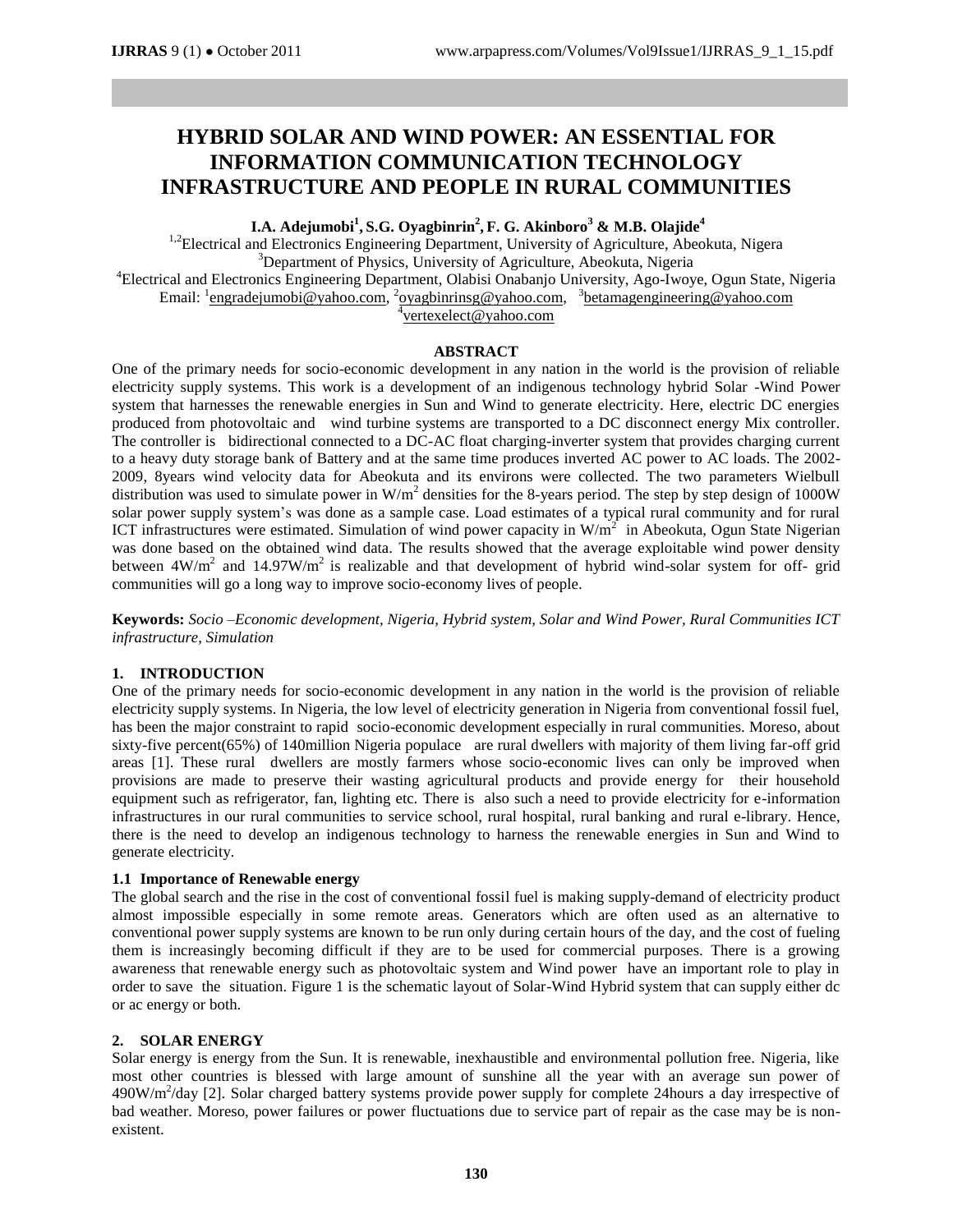## **2.1 Solar Systems**

There are two types of solar systems; those that convert solar energy to D.C power, and those that convert solar energy to heat.

## **2.2 Solar-generated Electricity – Photovoltaic**

The Solar-generated electricity is called Photovoltaic (or PV). Photovoltaics are solar cells that convert sunlight to D.C electricity. These solar cells in PV module are made from semiconductor materials. When light energy strikes the cell, electrons are emitted. The electrical conductor attached to the positive and negative scales of the material allow the electrons to be captured in the form of a D.C current. The generated electricity can be used to power a load or can be stored in a battery.



Figure 1: Schematic diagram of Hybrid (Renewable) Solar – Wind Power Source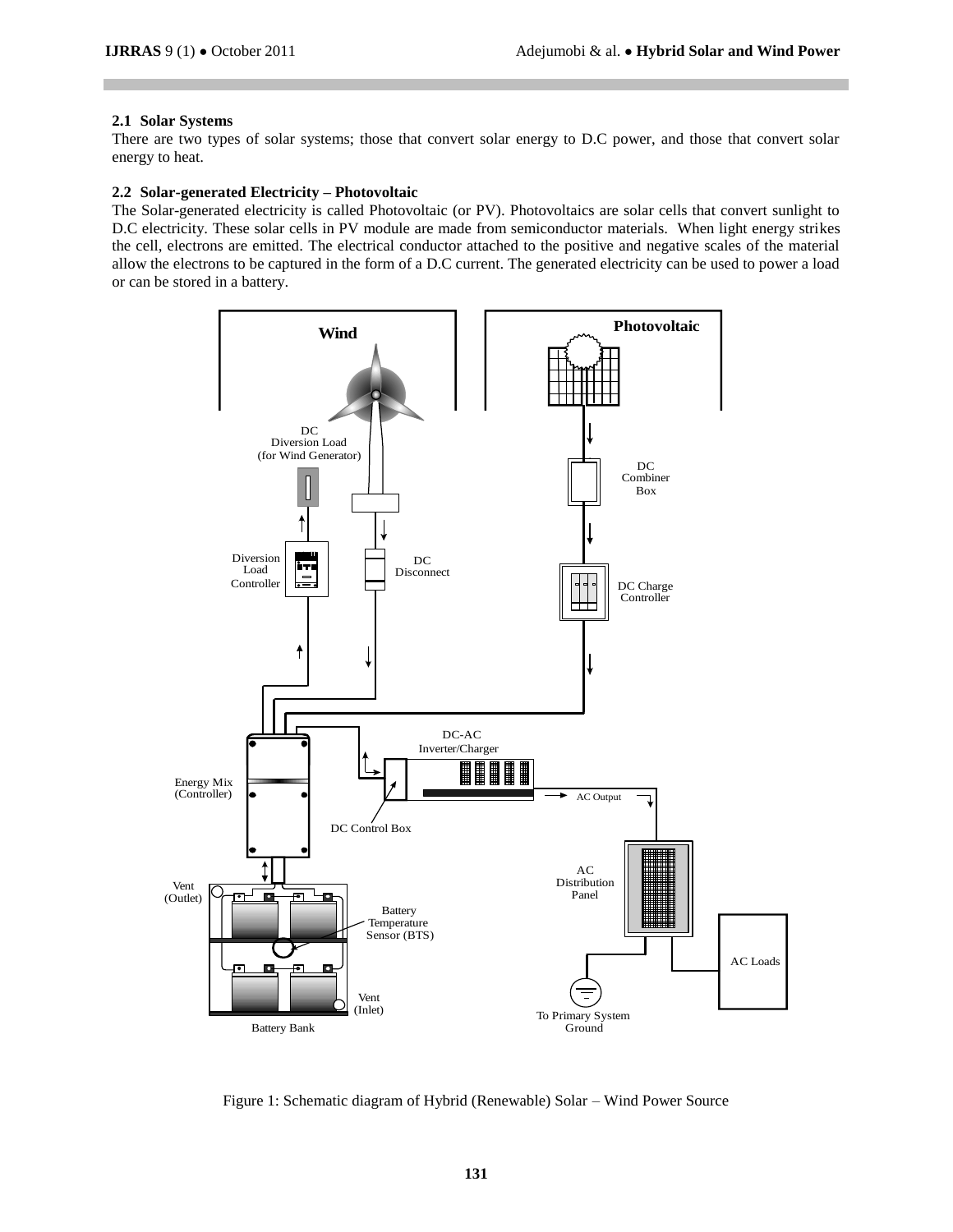Photovoltaic system is classified into two major types: the off-grid (stand alone) systems and inter-tied system. The off-grid (stand alone) system are mostly used where there is no utility grid service. It is very economical in providing electricity at remote locations especially rural banking, hospital and ICT in rural environments.

PV systems generally can be much cheaper than installing power lines and step-down transformers especially to remote areas.

Solar modules produce electricity devoid of pollution, without odour, combustion, noise and vibration. Hence, unwanted nuisance is completely eliminated. Also, unlike the other power supply systems which require professional training for installation expertise, there are no moving parts or special repairs that require such expertise [3].

## **2.3 Basic Components of Solar Power**

The major components include P.V modules, battery and inverter. The most efficient way to determine the capacities of these components is to estimate the load to be supplied. The size of the battery bank required will depend on the storage required, the maximum discharge rate, and the minimum temperature at which the batteries will be used [4]. When designing a solar power system, all of these factors are to be taken into consideration when battery size is to be chosen.

Lead-acid batteries are the most common in P.V systems because their initial cost is lower and also they are readily available nearly everywhere in the world.

Deep cycle batteries are designed to be repeatedly discharged as much as 80 percent of their capacity and so they are a good choice for power systems. Figure 2 is a schematic diagram of a typical Photovoltaic System.



Figure 2: Photovoltaic System

#### **2.4 Photovoltaic (P.V) Solar Modules**

The photovoltaic cell is also referred to as photocell or solar cell. The common photocell is made of silicon, which is one of the most abundant elements on earth, being a primary constituent of sand. A Solar Module is made up of several solar cells designed in weather proof unit. The solar cell is a diode that allows incident light to be absorbed and consequently converted to electricity. The assembling of several modules will give rise to arrays of solar panels whose forms are electrically and physically connected together.

To determine the size of PV modules, the required energy consumption must be estimated. Therefore, the PV module size in Wp is calculated as[5]:

| Daily energy Consumption                                                                                                                                                                                                                                |  |
|---------------------------------------------------------------------------------------------------------------------------------------------------------------------------------------------------------------------------------------------------------|--|
| Isolation x efficiency<br>the control of the control of the control of the control of the control of the control of the control of the control of the control of the control of the control of the control of the control of the control of the control |  |

Where Isolation is in  $KWh/m^2/day$  and the energy consumption is in watts or kilowatts.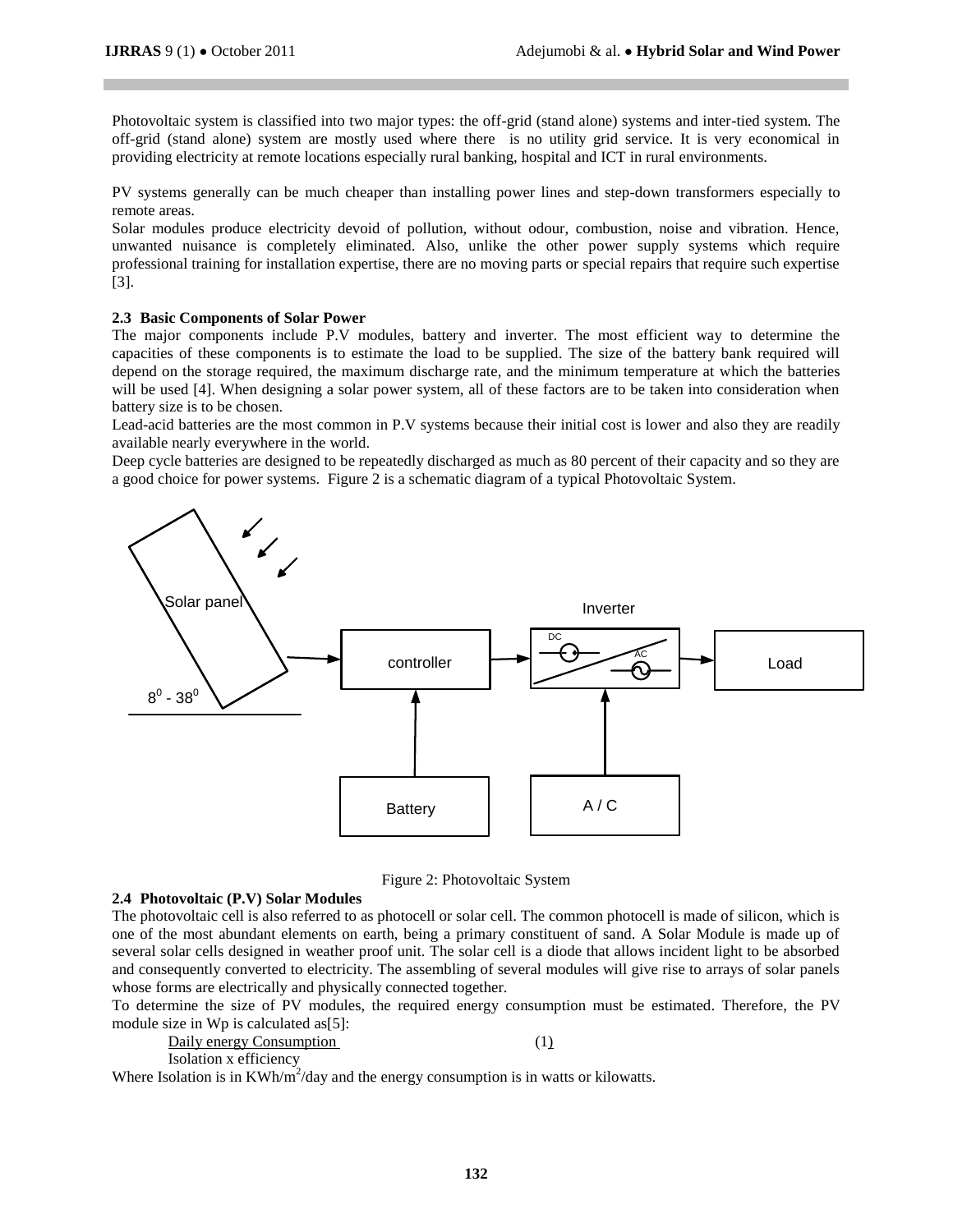## **2.5 Batteries and Batteries Sizes of the Solar System**

As mentioned above, the batteries in use for solar systems are the storage batteries, otherwise deep cycle motive type. Various storage are available for use in photovoltaic power system, The batteries are meant to provide backups and when the radiance are low especially in the night hours and cloudy weather. The battery to be used:

(a) must be able to withstand several charge and discharge cycle

(b) must be low self-discharge rate

(c) must be able to operate with the specified limits.

The battery capacities are dependent on several factors which includes age and temperature.

Batteries are rated in Ampere-hour (Ah) and the sizing depends on the required energy consumption. If the average value of the battery is known, and the average energy consumption per hour is determined. The battery capacity is determined by the equations 2a and 2b[3]

 $BC = 2*f*W/V_{\text{batt}}$  (2a) Where BC – Battery Capacity f – Factor for reserve W – Daily energy Vbatt – System DC voltage The Ah rating of the battery is calculated as[3]: Daily energy Consumption (KW) (2b) Battery rating in (Amp-hr) at a specified voltage

## **2.6 Charging Electronics (Controllers)**

The need for Charging Controllers is very important so that overcharging of the batteries can be prevented and controlled.. The controllers to be used required the following features[4]:

- Prevent feedback from the batteries to PV modules
- It should have also a connector for DC loads
- It should have a work mode indicator.

## **2.7 Solar Inverters**

The Solar inverters are electrical device meant to perform the operation of converting D.C from array or battery to single or three phase A.C signals. For P.V Solar Systems, the inverters are incorporated with some inbuilt protective devices. These include[3]:

- Automatic switch off if the array output is too high or too low.
- Automatic re-start
- Protecting scheme to take care of short circuit and overloading.
- Generally the inverter to be used that would produce the quality output must have the following features[3,4,5]:
- Overload protections
- Miniature Circuit Breaker Trip Indicator(MCB)
- Low battery protection
- Constant and trickle charging system
- Load status indicator

# **3. WIND POWER**

Wind Power is energy extracted from the wind, passing through a machine known as the windmill. Electrical energy can be generated from the wind energy. This is done by using the energy from wind to run a windmill, which in turn drives a generator to produce electricity [6]. The windmill in this case is usually called a wind turbine. This turbine transforms the wind energy to mechanical energy, which in a generator is converted to electrical power. An integration of wind generator, wind turbine, aero generators is known as a wind energy conversion system (WECS)[7]

# **3.1 Component of a wind energy project**

Modern wind energy systems consist of the following components[8]:

- A tower on which the wind turbine is mounted;
- A rotor that is turned by the wind;

 The nacelle which houses the equipment, including the generator that converts the mechanical energy in the spinning rotor into electricity.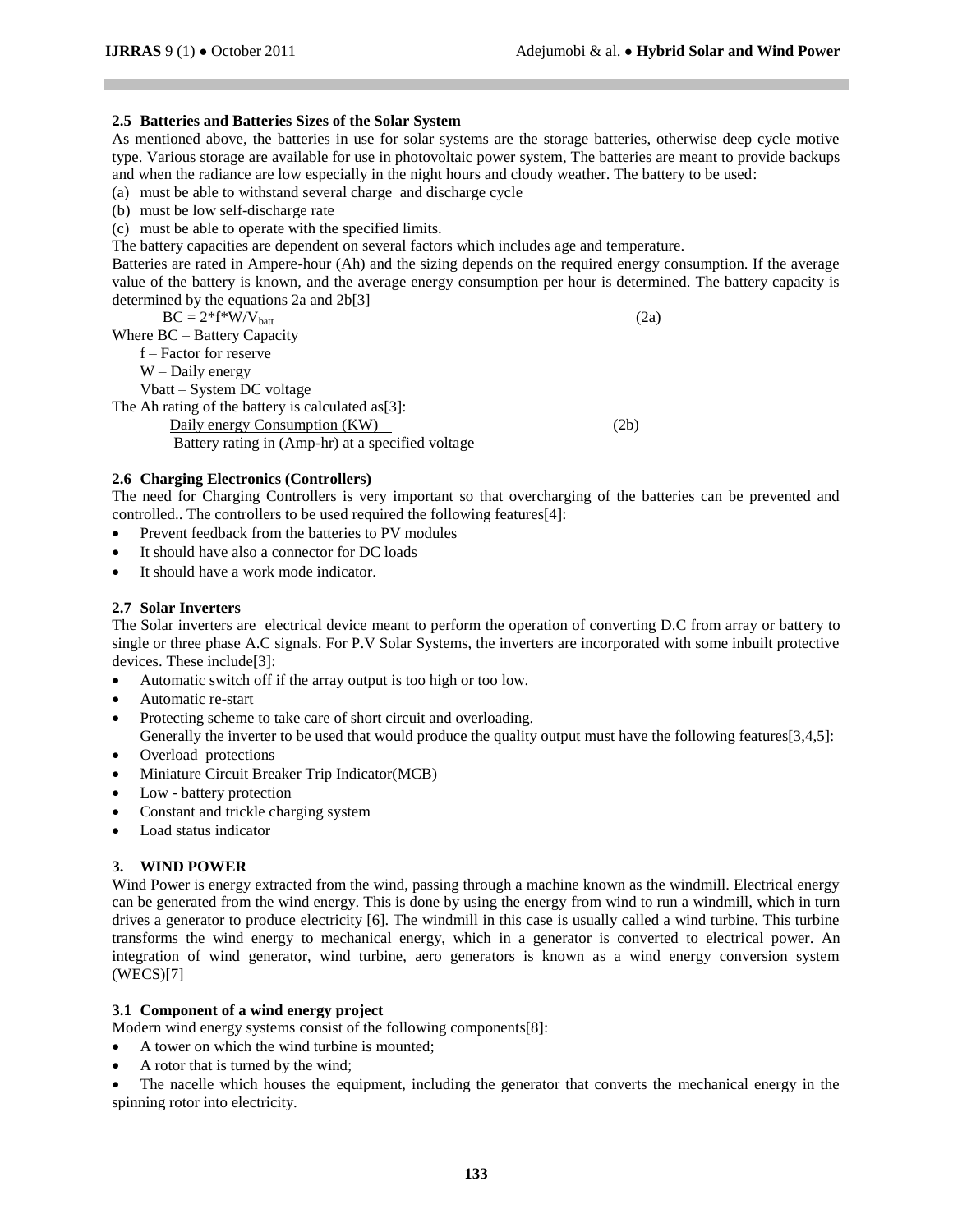The tower supporting the rotor and generator must be strong. Rotor blades need to be light and strong in order to be aerodynamically efficient and to withstand prolonged used in high winds[8].

In addition to these, the wind speed data, air density, air temperature need to be known amongst others.

#### **3.2 Wind Turbine**

A wind turbine is a machine for converting the kinetic energy in wind into mechanical energy. Wind turbines can be separated into two basic types based on the axis about which the turbine rotates. Turbines that rotate around a horizontal axis are more common. Vertical-axis turbines are less frequently used [8,9].

Wind turbines can also be classified by the location in which they are used as Onshore, Offshore, and aerial wind turbines [9]

## **3.3 Wind Power Modeling**

The block diagram in figure 3 shows the conversion process of wind energy to electrical energy.



Figure 3: Energy conversions from Wind to Electrical

Various mathematical models have been developed to assist in the predictions of the output power production of wind turbine generators (WTG), A statistical function known as Wiebull distribution function has been found to be more appropriate for this purpose [10]. The function is used to determine the wind distribution in the selected site of the case study and the annual/monthly mean wind speed of the site. The Wiebull distribution function has been proposed as a more generally accepted model for this purpose [10,11].

The two-parameter Wiebull distribution function is expressed mathematically in equation 3 as [6,7],

 K1 K C v exp C v C K F v ………………………………(3)

It has a cumulative distribution function as expressed in equation 4, and is given as:

$$
M(v) = 1 - exp\left[-\left(\frac{v}{C}\right)^{K}\right] \dots (4)
$$

Where v is the wind speed, K is the shape parameter and C, the scale parameter of the distribution. The parameters K (dimensionless) and C (m/s) therefore characterized the Wiebull distribution.

To determine K and C, the approximations widely accepted are given in equations 5 and 6 respectively [11, 12].

1.09 v' K  $\overline{\phantom{0}}$  $\overline{\phantom{a}}$ J  $\left(\frac{\cdot}{\alpha}\right)$  $\setminus$  ………………………………………………(5)  $(0.184 + 0.816k^{2.73859})$ 2.6674  $0.184 + 0.816k$  $C = \frac{v' \times K}{L_0 + c_0 + c_0}$  $\ddot{}$ …………………………………(6)

where  $\sigma$  = standard deviation of the wind speed for the site (ms<sup>-1</sup>)  $V'$  = mean speed (ms<sup>-1</sup>)

#### **3.4 Power Content of the Wind**

The amount of [power](http://en.wikipedia.org/wiki/Power_(physics)) transferred to a wind turbine is directly proportional to the area swept out by the rotor, to the density of the air, and the cube of the wind speed.

The power P in the wind is given by [12]:

P = ½ Cp. *ρ.*A. V´<sup>3</sup>………………………………… (7)

Where C<sup>p</sup> is the turbine power coefficient. A theoretical maximum value of 0.593 has been proposed for C<sup>p</sup> [8,9]  $p =$ air density (kg/m<sup>3</sup>),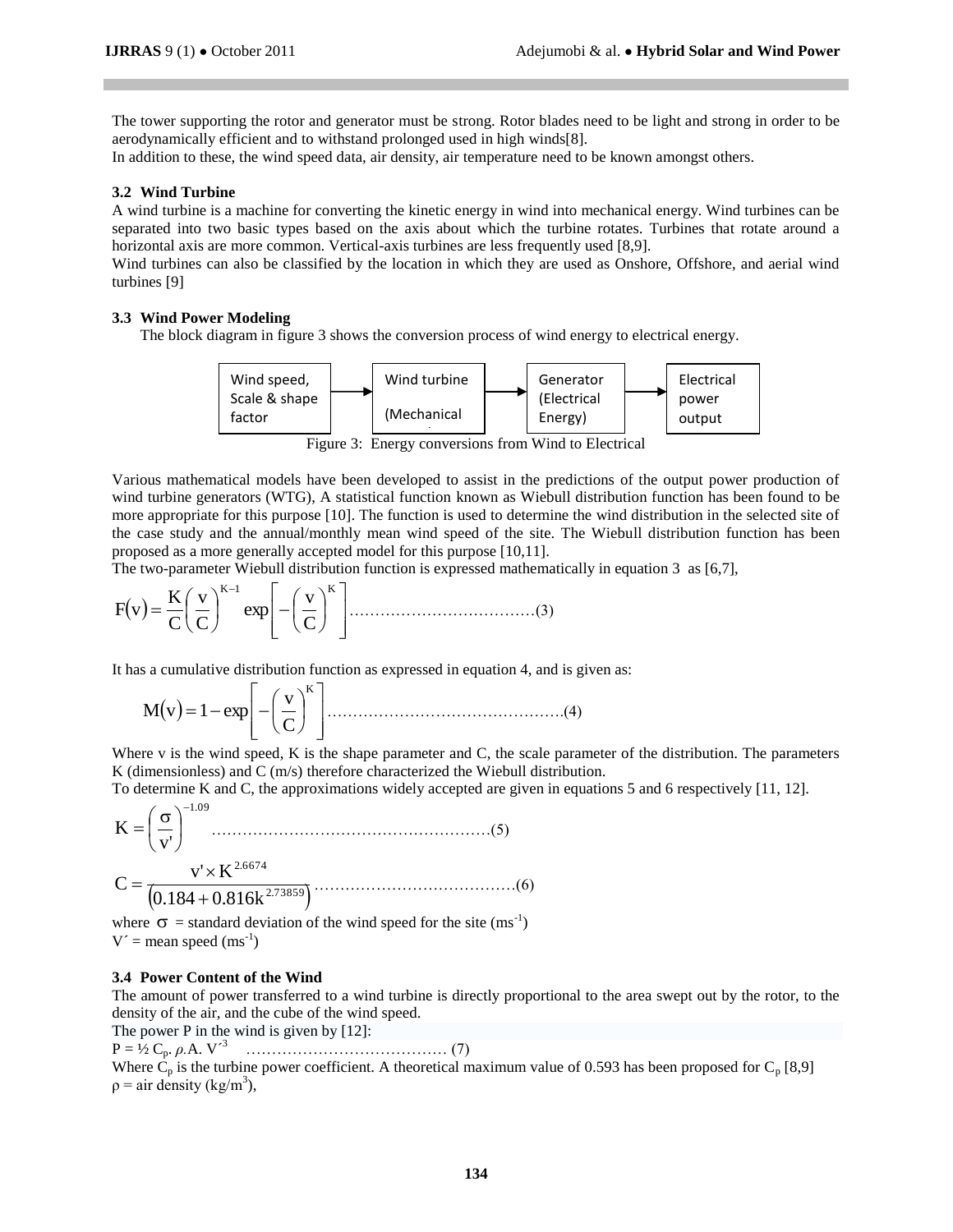A is the rotor swept area 
$$
=\frac{\Pi D^2}{4}
$$
 (m<sup>2</sup>), (8)

Where D is the rotor blade diameter (m) and  $V' =$  mean wind speed (ms<sup>-1</sup>)

# **4. LOAD ESTIMATE OF A TYPICAL COMMUNITY INCLUDING INFORMATION COMMUNICATION TECHNOLOGY (ICT) SERVICES**

In Nigeria, official definition of rural areas is one with a population of less than 20,000 [14]. In this study, a rural settlement with a population of ten families has been considered. The electrical energy demand for the domestic use is estimated as follows:

# **4.1 Lighting Circuit Assessment**

Assume that each household will use 6, 40 W bulbs, therefore power demand for lighting is =  $6 * 40 * 10 = 2.4$ kW

## **4.1.1 Power Circuit Assessment**

Assume also that each household has 1 television set and 1 radio set at power ratings of 120W and 20W respectively. Therefore,

Power for the Television sets =  $1 * 120 * 10 = 1.2$  kW Power for radio set  $= 1 * 20 * 10 = 0.2$  kW

## **4.1.2 Power demand for water pumping**

Assume that the entire village will use 1.5hp pumping machine Power demand =  $1.5 * 0.746 = 1.119$ kW Total power demand =  $(2.4 + 1.2 + 0.2 + 1.119)$  kW  $= 4.919$ kW

## **4.2 Information Communication Technology (ICT) and the Rural Development**

In the recent times, ICT has been acknowledged as a means of fighting poverty and illiteracy in developing economics like Nigeria, if we are to meet Millennium development (MDG) targets. The ICT is one major key tool to facilitate e-service programmes, especially to those institutions such as banks, hospitals and schools in rural and unreached communities. When this is achieved, the socio-economic lives of rural citizens will be improved.

To provide ICT for Rural livelihoods, there is always the need to ascertain an enabling environment. The enabling environment has to do with the national policies, laws, physical infrastructure (roads, electricity e.t.c.) and others like access to education, access to banks, e.t.c., that need to be in place for people to use ICT infrastructure. It should be noted that without the availability of continual supply of electric energy, ICT provision to rural communities becomes almost impossible.

## **4.2.1 Rural Hospitals and Banking**

Among the basic needs to actualize vision 2020 and MDGs are the provision of hospital and Banking facilities to rural environments.

As said earlier, one of the major needs to actualize functional and reliable rural banking and hospital is the availability of a continuous and reliable power supply system. Hence, the use of uninterrupted power source, solar energy would be advantageous to facilitate good rural banking, hospitals and ICT.

# **4.2.2 Energy Estimate For ICT facilities, Bank And Hospital In Rural Areas**

In order to provide continuous electricity energy to the above mentioned facilities, the need to embrace Solar Power supply is more emphasized here. Since some of these rural communities suffer conventional electricity supply systems, the supply of these communities with alternative solar energy will be of great economic and technological values. Another advantage of using solar energy is that both D.C and A.C loads can be supplied. The output from the solar panel arrays is D.C while from the inverting battery banks, A.C voltage output is obtained.

Tables 1,2 and 3 show typical estimated energy to power ICT, Banks and hospitals in rural communities [15].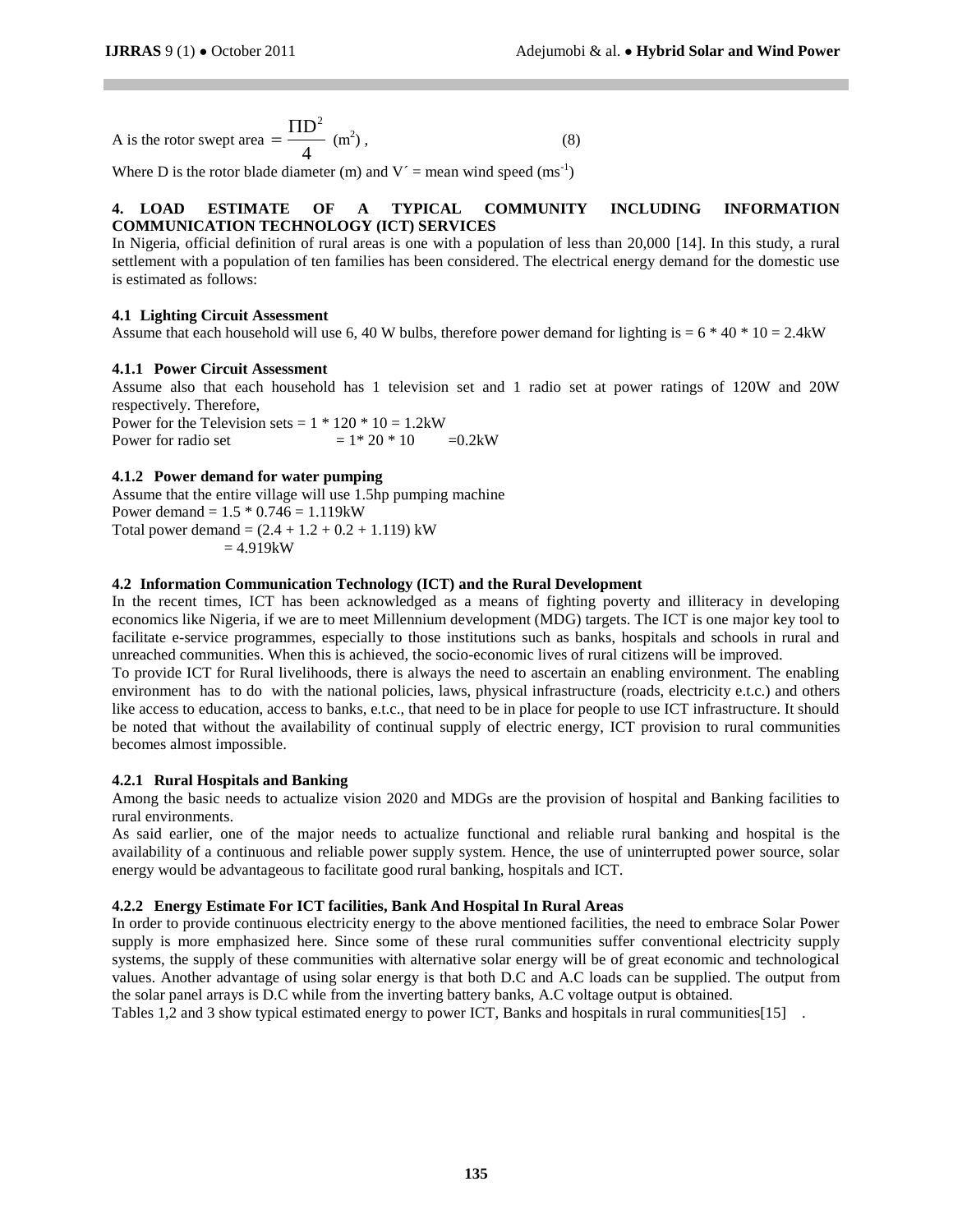П

| Table 1. Energy needed for a typical feet center in Kural/Kentote characteristic |                |                 |     |                 |                    |                 |  |
|----------------------------------------------------------------------------------|----------------|-----------------|-----|-----------------|--------------------|-----------------|--|
| Description of Item                                                              | Qty            | Load<br>(Watts) | per | Load<br>(Watts) | Weekly Hour of     | Watts<br>Weekly |  |
|                                                                                  |                | unit)           |     | Total           | Actual Utilization | Hours           |  |
|                                                                                  |                |                 |     |                 | (hours)            |                 |  |
|                                                                                  |                |                 |     |                 |                    |                 |  |
| Router                                                                           | 1              | 25              |     | 25              | 48                 | 1,200           |  |
|                                                                                  |                |                 |     |                 |                    |                 |  |
| Port fast Switch                                                                 | $\mathbf{1}$   | 15              |     | 15              | 48                 | 720             |  |
|                                                                                  |                |                 |     |                 |                    |                 |  |
| <b>Wireless Access Point</b>                                                     | 2              | 12              |     | 24              | 48                 | 1,152           |  |
|                                                                                  |                |                 |     |                 |                    |                 |  |
| Server<br>(plus                                                                  | $\mathbf{1}$   | 150             |     | 150             | 48                 | 7,200           |  |
| accessories)                                                                     |                |                 |     |                 |                    |                 |  |
|                                                                                  |                |                 |     |                 |                    |                 |  |
| RF<br>(Radio                                                                     | $\overline{1}$ | 40              |     | 150             | 48                 | 1,920           |  |
| Communication)                                                                   |                |                 |     |                 |                    |                 |  |
|                                                                                  |                |                 |     |                 |                    |                 |  |
|                                                                                  |                |                 |     |                 |                    |                 |  |
| Laptops (with security                                                           | 10             | 40              |     | 400             | 48                 | 18,200          |  |
| cables)                                                                          |                |                 |     |                 |                    |                 |  |
|                                                                                  |                |                 |     |                 |                    |                 |  |
| <b>VOIP Phones</b>                                                               | $\overline{2}$ | 20              |     | 40              | 16                 | 640             |  |
| HP desk jet 5943                                                                 | $\overline{2}$ | 44              |     | 88              | 8                  | 704             |  |
|                                                                                  |                |                 |     |                 |                    |                 |  |
| <b>Laser Printer</b>                                                             | 1              | 100             |     | 100             | $\overline{7}$     | 700             |  |
|                                                                                  |                |                 |     |                 |                    |                 |  |
| Lighting                                                                         | $\overline{4}$ | 15              |     | 60              | 48                 | 2,880           |  |
|                                                                                  |                |                 |     |                 |                    |                 |  |
| Ceiling fans                                                                     | $\overline{4}$ | 60              |     | 240             | 48                 | 11,520          |  |
|                                                                                  |                |                 |     |                 |                    |                 |  |
| <b>TOTAL</b>                                                                     |                |                 |     |                 |                    | 46,836Wh        |  |

## **Table 1: Energy needed for a typical ICT Center in Rural/Remote environments**

# **Table 2: Energy needed for a typical Banking in Rural/Remote environment**

| Description of Item     | $\tilde{}$<br>Qty      | (Watts<br>Load | Load  | (Watts) | Weekly Hour of | Weekly | Watts |
|-------------------------|------------------------|----------------|-------|---------|----------------|--------|-------|
|                         |                        | per unit)      | Total |         | Actual         | Hours  |       |
|                         |                        |                |       |         | Utilization    |        |       |
|                         |                        |                |       |         | (hours)        |        |       |
| <b>ATM Machine</b>      |                        | .000           | 2,000 |         | 12             | 24,000 |       |
| Premises/Street         |                        | 40W            | 40W   |         | 12             | 72     |       |
| Lightings               |                        |                |       |         |                |        |       |
| <b>Internet Service</b> | AS PROVIDED IN TABLE 1 |                |       |         |                |        |       |

## **Table 3: Solar Energy needed for a typical Hospital Service in Rural/Remote environment**

| Description of Item      | Qty            | Load (Watts per                                                                                   | (Watts)<br>Load | Weekly Hour of | Watts<br>Weekly                                     |
|--------------------------|----------------|---------------------------------------------------------------------------------------------------|-----------------|----------------|-----------------------------------------------------|
|                          |                | unit)                                                                                             | Total           | Actual         | Hours                                               |
|                          |                |                                                                                                   |                 | Utilization    |                                                     |
|                          |                |                                                                                                   |                 | (hours)        |                                                     |
| Cold Chain Storage       | -1             | 60W                                                                                               | 60W             | 48             | 2,400                                               |
| (fridge)                 |                |                                                                                                   |                 |                |                                                     |
|                          |                |                                                                                                   |                 |                |                                                     |
| Lighting<br>for<br>the   | 3              | 15W                                                                                               | 45W             | 48             | 2160                                                |
| operating Theatre        |                |                                                                                                   |                 |                |                                                     |
| Lighting for Ward        | 6              | 15W                                                                                               | 90W             | 48             | 4320                                                |
| Premises                 | $\overline{2}$ | 40W                                                                                               | 80W             | 12             | 960                                                 |
| Lighting/Street          |                |                                                                                                   |                 |                |                                                     |
| Light                    |                |                                                                                                   |                 |                |                                                     |
| <b>Television Colour</b> |                | 150W                                                                                              | 150W            | 6              | 900                                                 |
| Fans                     | 6              | 15W                                                                                               | 40W             | 48             | 1920                                                |
|                          |                | $T OPT AT TT TT TT TT TT TT TT TT TT TT TT TT TT TT TT TT TT TT TT TT TT TT TT TT TT TT TT TT TT$ |                 |                | 10 $\epsilon$ $\epsilon$ $\alpha$ $\alpha$ $\alpha$ |

**TOTAL Weekly Watt hour 12,660Wh**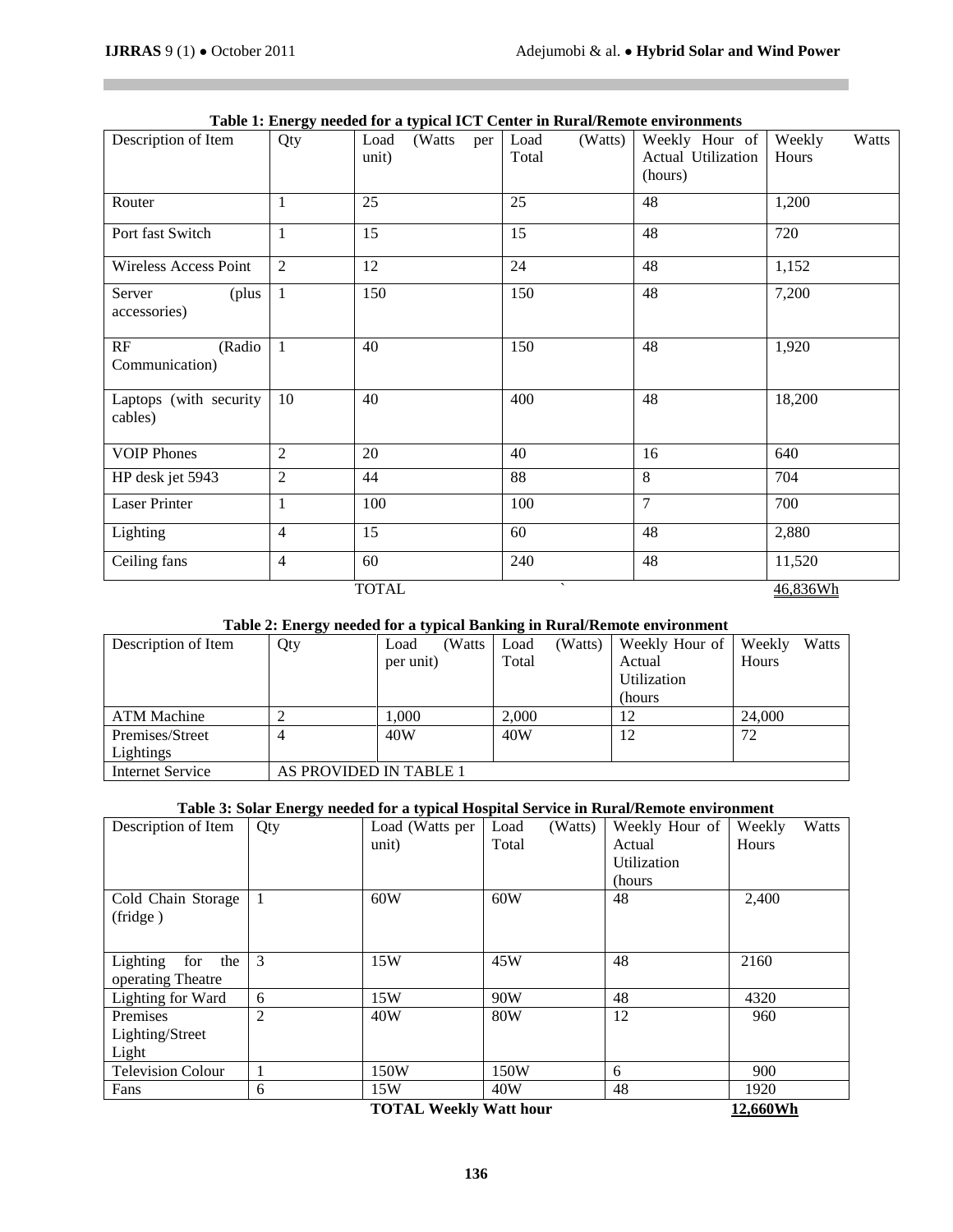# **5. RESULTS AND DISCUSSION**

## **5.1 Choice of components for Solar Energy Power Supply For 1000 Watt Load:**

The choice of 1000W is a sample case and this can be extended to any required capacity.

To achieve a solar power capacity of 1000watts the capacities of Solar panel, Charging Controller, bank of battery and Inverter are determined. The values cannot be picked abstractly and hence, their ratings and specification have to be determined through calculations in other for the system to perform to required specifications. For this design 12 hours was assumed for the duration of the operation and the calculations is done as indicated below:

# **5.1.1 Solar Panel:**

Total load  $= 1000W$ 

Period of operation or duration = 12 Hours

Then, Total Watt-Hour =  $1000 \times 12 = 12000$  w-hr

The period of the solar panel exposed to the sun = 8 Hours (Averagely between 9am and 3pm)

Therefore solar panel wattage  $=$   $\frac{1200Wh}{8Wh}$  = 1,500W.

Hence solar panel of 1,500W will be needed for this design.

If solar panel of 150W is to be use the number of panels to arrange in parallel to achieve 1,5000 Watt will be:

No of panel  $=$   $\frac{1500W}{150W}$  = 10

This shows 10 of 150 Watt solar panel will be required for this design

# **5.1.2 Charging Controllers**:

For this design of 1000W solar power supply P=IV Where

I is the expected charging current and

V is the voltage of the battery and  $= 12$  V

P is the power supply rating= 1000W

*Hence*  $I = \frac{P}{v} = \frac{1000}{12}$  $\frac{000}{12} = 83Amps.$ 

Since the value 83.3 A Charging controllers is not readily available in the market then 1000A charging controller will be used.

## **5.1.3 Battery capacity:**

Given that the total load  $P = 1000W$  and

Operational period  $= 12$  Hours

Watt/hour capacity  $= 12,000$  W/h

To make the chosen battery to last long it is assumed that only a quarter  $(\frac{1}{4})$  of the battery capacity will be made used of so that it will not be over discharged therefore hence the required batter capacity will be

12,  $000 \times 4 = 48,000$  W/h

Now the choice of battery hour depends on A-H rating of the storage battery. For example, for 200AH, 12V battery the number of batteries that will be needed is  $\frac{48000}{200} = 240$  batteries. Also for a 1500AH, 12V batteries the number of batteries that will be needed is  $\frac{48000}{1500}$  = 32 batteries. Hence, for this design and to avoid too much weight and occupying unnecessary space, 15000AH 12V battery should be used, Therefore the total number of storage battery required for 1000W solar power supply system  $= 32$ 

# **5.1.4 Inverter**

.

Since the total load is 1000W it is advisable to size the required inverter to be 1500W as designed for solar panel ratings. Hence 1500W pure sign wave inverter is recommended in other to prolong the lifespan of the inverter.

# **5.2 Wind Power Simulation:**

The study area of Abeokuta have been chosen as sample case. Abeokuta is south-western Nigeria on Latitude  $7<sup>0</sup>$ 09'N and Longitude  $3^021'E$ . The eight years (2002-2009) wind speed data were collected from the monitoring unit of the Department of Agricultural Meteorology and Water Resources (AGROMET), University of Agriculture, Abeokuta. From the average monthly wind speed data collected, the annual average was determined

With an assumed Aero generator Hub Height of 50m[7,16], and by applying expression 3 to 7, the annual mean speed and the average wind powers for various years were shown in Table 4. From this result, an average power output of 13.6.kW at a blade diameter of  $300m<sup>2</sup>$  can be obtained from the study site using equation 7.